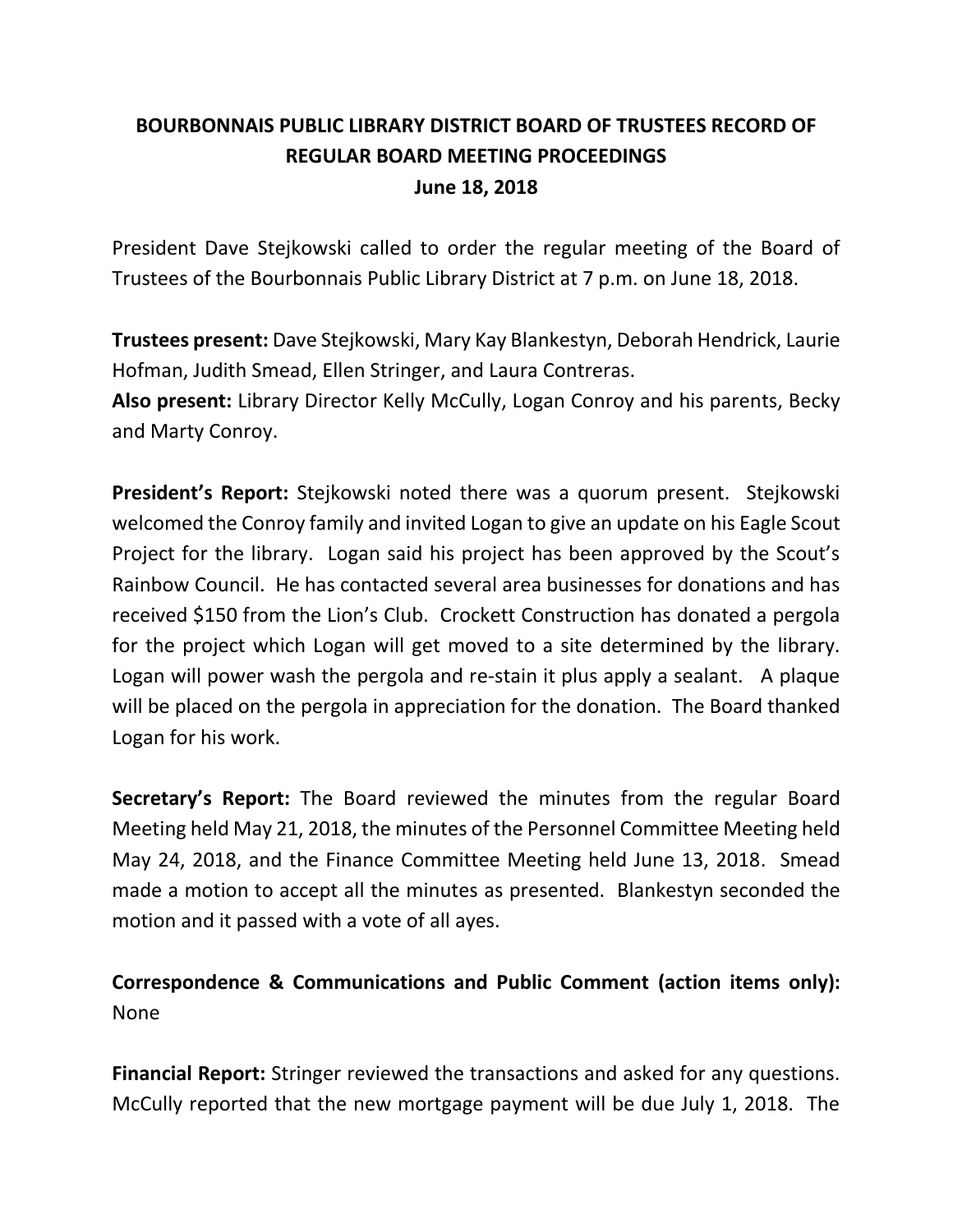previous payment was \$9,465.19 and the new payment will be \$9,847.23. Stringer made a motion to pay the bills as presented. Stejkowski seconded the motion. Stejkowski, Blankestyn, Contreras, Hendrick, Hofman, Smead and Stringer voted yes. The balance sheet will be submitted to the auditor.

## **Director's Report:**

Deadlines: June 30, Last day for six-month review of minutes of Closed Sessions. July 1, Schedule of regular board meetings set and released to public. July 1, Last day to adopt and publish resolutions to levy additional .02 percent tax. August 28, Last day to make the tentative budget and appropriation ordinance available for public inspection and publish notice for hearing thereon.

Marketing: The Library sent out three email blasts in May. Currently 775 people are on the email list, there were 1,137 likes on Facebook (476 more that this time last year), and 94 followers on Instagram.

Community Garden: A new sign was recently installed by BESD 53.

Recognition by BESD 53: McCully was recognized at the May meeting of the Bourbonnais Elementary School District's Board of Education for the many partnerships and meaningful connections made between the District and the Library during the 2017-18 school year. McCully received a Certificate of Recognition for her work on the Community Garden, tutoring for ELL/ESL families, The Dolly Parton Imagination Library Book Program, and numerous family reading programs.

Summer Reading Adventure: The adult, teen, children, and staff summer reading program began June 1. The theme, *Reading Takes You Everywhere*, is evident throughout the library. McCully encouraged the various departments to combine budgets and staffing. This has resulted in over 745 participants in the Summer Reading Adventure. Last year's participants numbered only 74.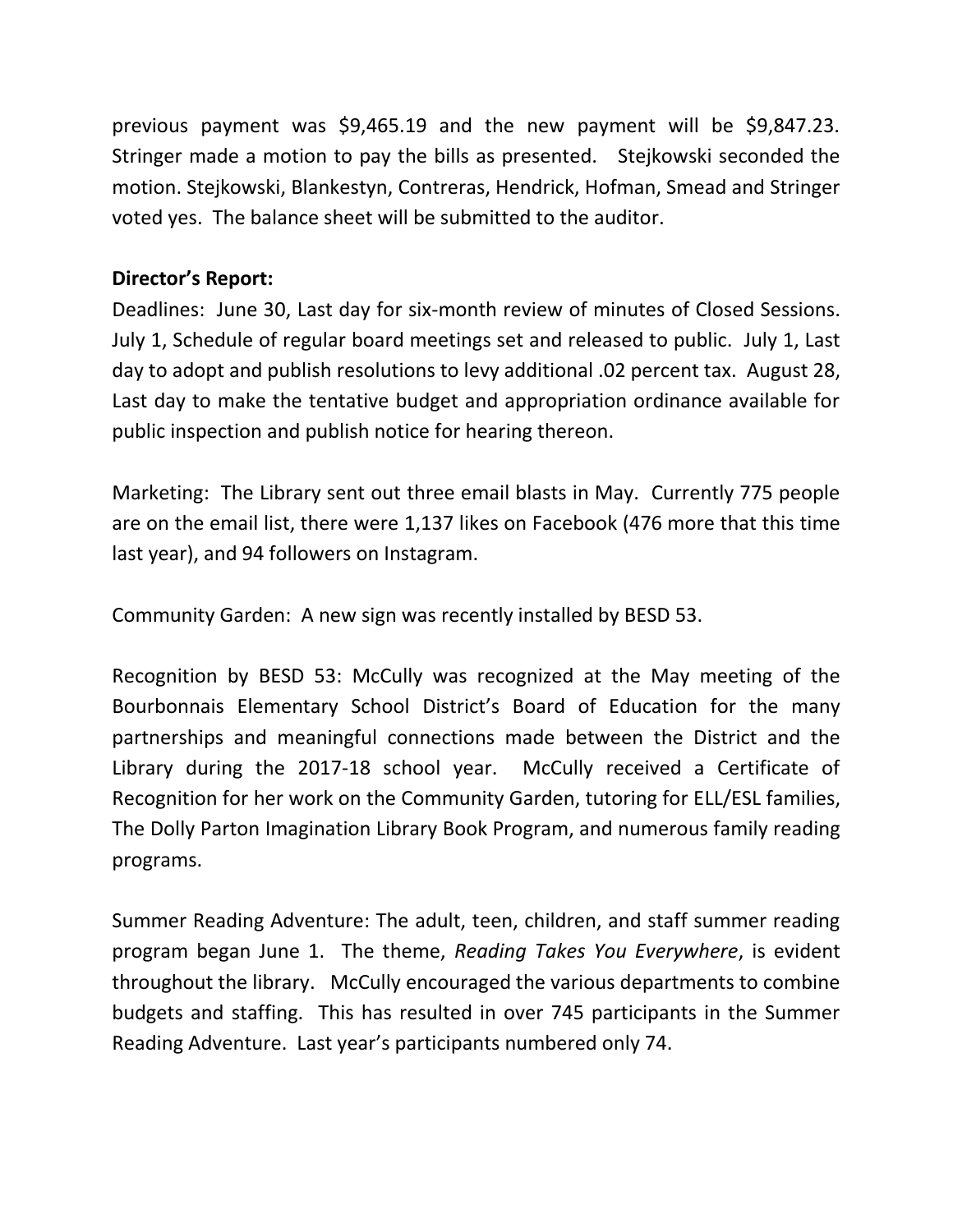Eagle Scout Project: Crockett Construction has donated a beautiful pergola which will become part of Logan Conroy's Eagle Scout Project. The pergola will be delivered, sanded, re-stained, and sealed.

### **Committee Reports:**

**Personnel:** None. **Finance:** Set meeting date to discuss 2018-19 Wage Scale and Budget and Appropriation. McCully will email Stringer with possible dates. **Policy Committee:** None. **Building and Grounds:** None.

**Long Range Planning:** None.

**Unfinished Business:** None.

#### **New Business:**

Approve Strategic Plan: The Strategic Plan was discussed at a Long Range Planning Committee Meeting held prior to the regular Board Meeting. Hofman made a motion to approve the Strategic Plan. Contreras seconded the motion and it passed with a vote of all ayes.

Approve non-participation in non-resident program: Blankestyn made a motion to approve non-participation in the non-resident program. Stringer seconded the motion and it passed with a vote of all ayes.

Adopt .02 percent tax ordinance: Smead made a motion to adopt the .02 percent tax ordinance. Stejkowski seconded the motion and Stejkowski, Blankestyn, Contreras, Hendrick, Hofman, Smead, and Stringer voted yes.

Approve meeting dates ordinance FY 18-19: Hendrick made a motion to approve meeting dates for FY 18-19, Ordinance 18-02, as amended. Blankestyn seconded the motion and Stejkowski, Blankestyn, Contreras, Hendrick, Hofman, Smead, and Stringer voted yes.